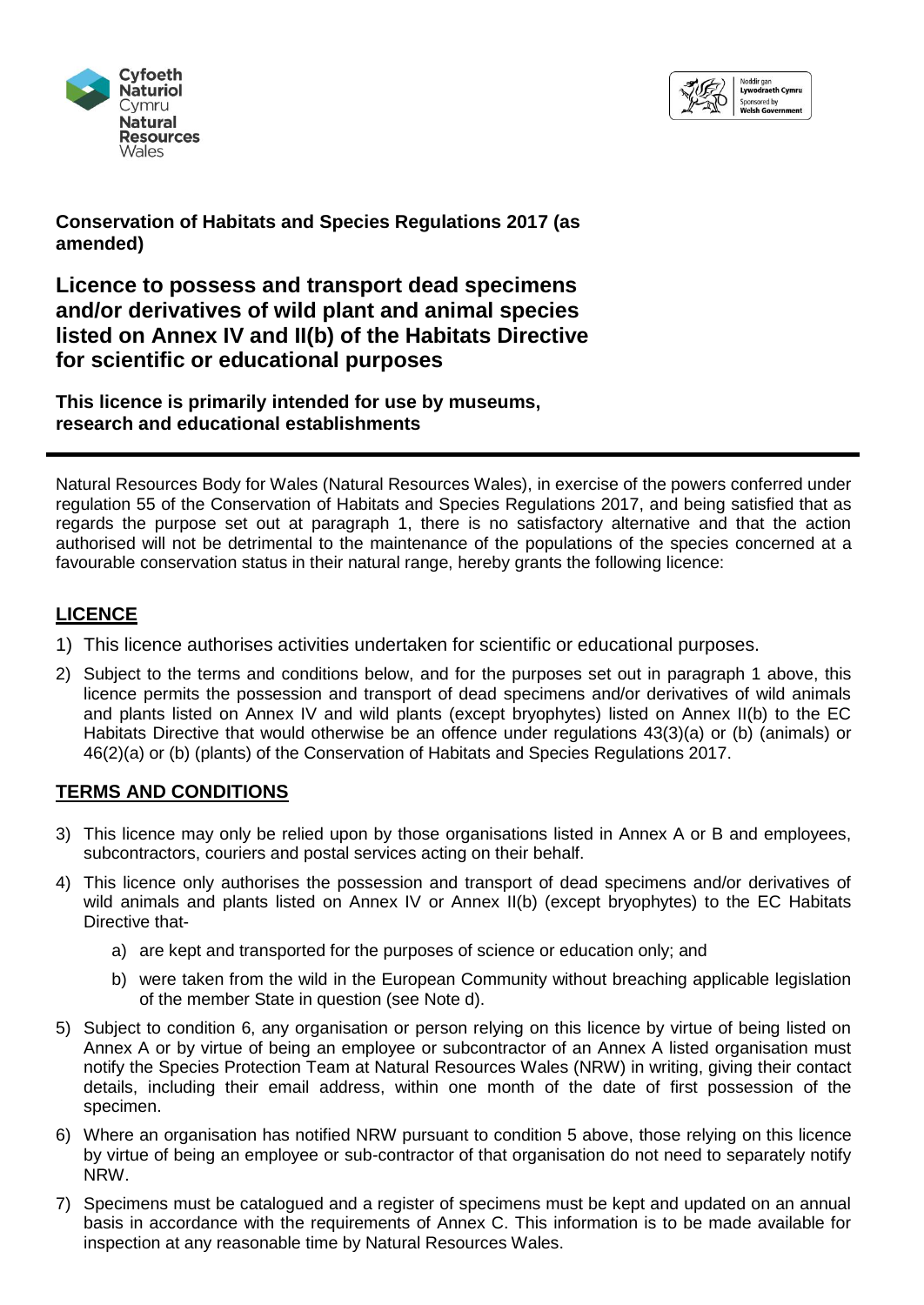- 8) Couriers and postal services do not need to separately notify NRW or keep a register of specimens where they are acting on behalf of an organisation or person listed on Annex A, who has notified NRW as required in Condition 5 or an organisation or person listed on Annex B.
- 9) This licence is valid in Wales, unless previously revoked, for the period from **30 November 2017 to 31 December 2022.**

as Fbe

Carys Roberts Permitting Team Leader Species for and on behalf of Natural Resources Wales 30 November 2017

 Permitting Team, Natural Resources Wales, Maes y Ffynnon, Penrhosgarnedd, Bangor, LL57 2DW

**Tel.03000653000 Email.**[specieslicence@naturalresourceswales.gov.uk](mailto:specieslicence@naturalresouceswales.gov.uk)

### **NOTES**

#### **These notes do not form part of the licence.**

(a) The possession and transport of dead specimens and/or derivatives of species listed on Annex IV or Annex II(b) (except bryophytes) to the EC Habitats Directive (92/43/EEC) are prohibited by regulation 43 (animals) and 46 (plants) of the Conservation of Habitats and Species Regulations 2017. The Habitats Regulations may be found at:

<http://www.legislation.gov.uk/uksi/2017/1012/contents/made>

(b) This prohibition extends to all species listed in Annex IV (animals and plants) and Annex II(b) (plants) (except bryophytes) and not just those found in the UK. A full list of Annex IV and Annex II (b) species is available online at:

[ec.europa.eu/environment/nature/nature\\_conservation/eu\\_enlargement/2004/habitats/annexiv\\_en.p](http://ec.europa.eu/environment/nature/nature_conservation/eu_enlargement/2004/habitats/annexiv_en.pdf) [df](http://ec.europa.eu/environment/nature/nature_conservation/eu_enlargement/2004/habitats/annexiv_en.pdf)

(c) There are certain exceptions to the prohibitions in regulations 43 and 46:

(i) where the specimen was taken from the wild outside the EC or was captive bred or cultivated;

(ii) where the specimen was taken from the wild before the 'relevant date' in the member State in question without contravention of the law of that member State. In the UK the relevant date is 10 June 1994. In other member States the relevant date is 10 June 1994 or, where the State joined the EC after that date, the date it joined the EC;

(iii) where the specimen is of an exempted species, namely those listed in Schedule 3 to the Conservation of Habitats and Species Regulations 2017

- (d) This licence covers possession of specimens that were taken from the wild after the 'relevant date' without contravention of any applicable law of the member State in which it was taken. In the UK for example, this would mean without contravention of relevant wildlife legislation such as the Habitats Regulations (1994), the Wildlife and Countryside Act (1981), the Pests Act (1954) and the Animal Welfare Act (2007).
- (e) This licence authorises acts which would otherwise be an offence under the Conservation of Habitats and Species Regulations 2017. Failure to act within the purposes of this licence as set out in paragraph 1 or failure to comply with the terms and conditions as set out in paragraphs 3 to 9 may mean that the licence cannot be relied upon and an offence committed. Furthermore, under regulation 60 of the Regulations it is an offence to contravene or fail to comply with any condition of a licence issued after 21 August 2007. The maximum penalty available for an offence under the Regulations is a level 5 fine (£5000) and/or a six month custodial sentence.
- (f) This licence does not extend to volunteers or individuals registered as members of those organisations listed annexes A or B in a voluntary capacity. The possession and/or transportation of species listed on Annex IV or Annex II(b) of the Habitats Directive by employees and persons sub-